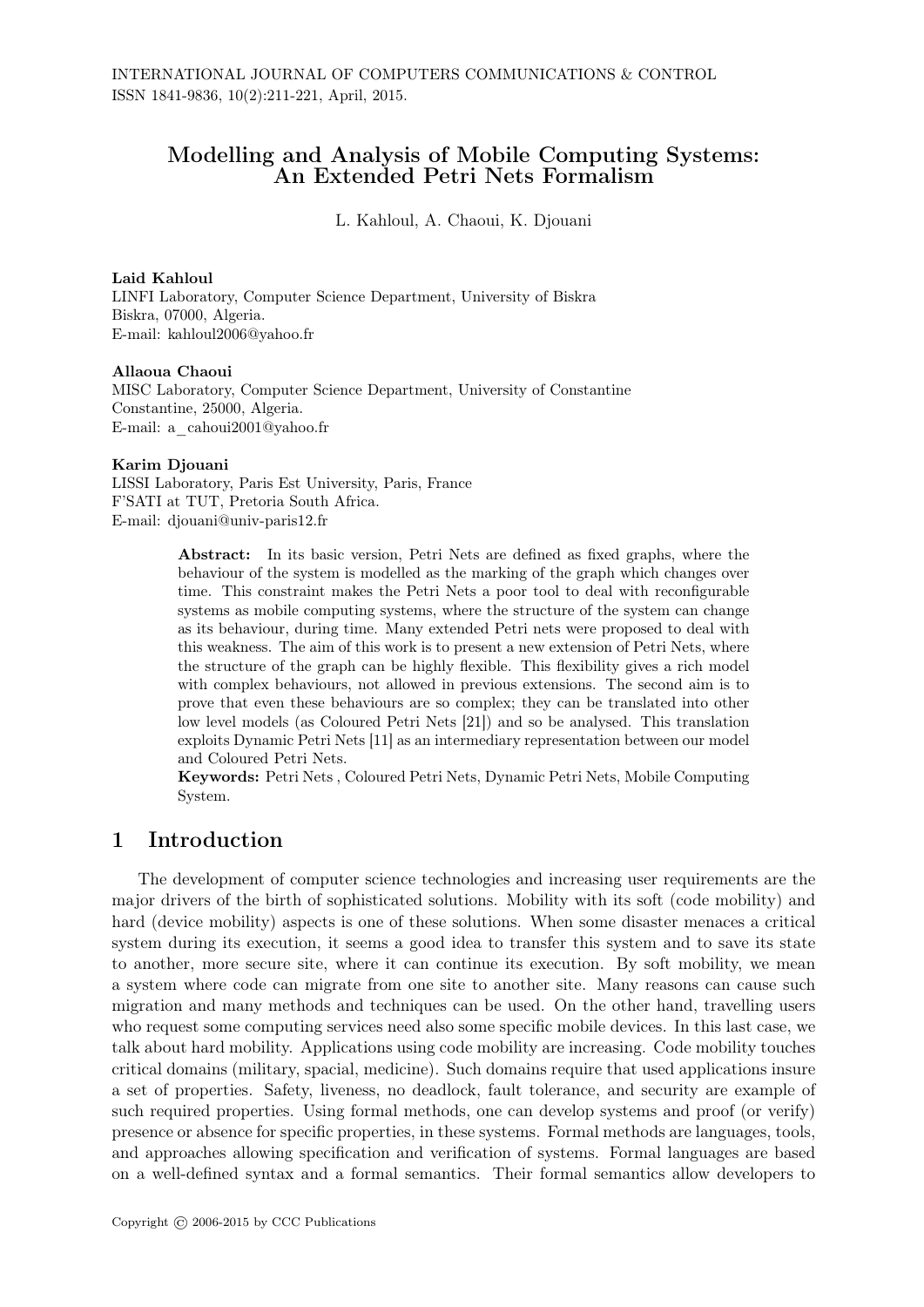verify specification written in such languages. For some languages, automatic tools are proposed to verify the specifications. Using formal methods in code mobility is not recent. Most currently methods can be considered as derived from processes-algebra [6] or state-transition systems.

As a state-transition model, Petri Nets [18] was proposed to model concurrent and parallel systems. This formalism has a graphic representation and a formal background. Using places, transitions and connecting arcs, this formalism can specify states, actions and transitions between states through which a system evolves. Using Petri nets, one can analyse behavioural or structural properties of a system. To model mobility with Petri nets, the most important contribution can be found in high level Petri Nets. Many extensions have been proposed to adapt Petri nets to mobile systems: Mobile Nets and Dynamic Petri nets [11], Nested Petri Nets [13], Hyper-Petri-Nets [14], Mobile Synchronous Petri Net [15]...

The first idea that has motivated our work was mobile code systems. In these systems, type of resources and their bindings play a central role in the migration procedure. Resources decide also the success or failure of the process. Proposed formal methods founded in the literature do not deal with these aspects and their problems. In our first work, we have proposed a *naive version* of "Labelled Reconfigurable Nets" [23] extended to "Coloured Reconfigurable Nets" in [24]. Our objective was to propose a graphical tool to model mobile code systems in an easy and intuitive way. In these works, we were interested to provide formalisms that model mobility, explicitly (The mobility is modelled through the reconfiguration of the net's structure when some transitions are fired). When trying to offer this quality in a model, we have to deal with the problem of interpreting this reconfiguration formally. In [23, 24], we have introduced specific labelled transitions: "reconfigure-transitions", which reconfigure the structure of the net when they are fired. The first drawback of this solution is that we must provide a specific treatment of these transitions when the model is analysed. In [25], we have proposed an interpretation of Reconfigurable Labelled Nets into a high order Maude (Reconfigurable Maude). The idea was to extend Maude [21] with some "reconfigure rewriting rules". These rules can represent the reconfigure-transitions. Reconfigurable Maude can be used to simulate Reconfigurable Labelled Nets. In the current work, we will present another version that we call Extended "Labelled Reconfigurable Nets", where the label of a reconfigure-transition is defined as a tuple. This tuple contains a set of values which belong to different types. Three specific types are defined: P (for places), T (for transitions), and A (for arcs). These types will contain signed (negative as well as positive) objects (places, transitions, and arcs). The presence of a positive object (resp. negative object) in a label of a reconfigure-transition can be the cause to add (resp. delete) this object to (resp. from) the structure of this net. Using these labels, the structure of the net can be expanded, reduced, or destroyed. Our second *contribution* is the proposition of a method to analyse this model, using Dynamic Nets [11]. Dynamic Nets can be translated into CPN [21], and can be analysed using CPN-tool [26]. We propose the encoding of our model into Dynamic nets. This encoding will be used to analyse this model. This encoding *has been proved*. The encoding and its proof are not presented in this paper.

This paper is organized as follows: The section two presents the formal definition of Extended Labelled Reconfigurable Nets (ELRN), its semantics, and an example of modelling. Section three discusses the analysis issue that we have developed for the analysis of ELRN using a translation of the model into Dynamic Nets [11]. Section four presents a comparison between our work and other similar works, and finally, section five will conclude this paper.

### 2 Extended labelled reconfigurable nets

Extended Labelled Reconfigurable Nets (ELRN) are an extension of Coloured Petri Nets [21]. In ELRN, the set of transitions is divided into two subsets: *ordinary transitions* (*OT*) and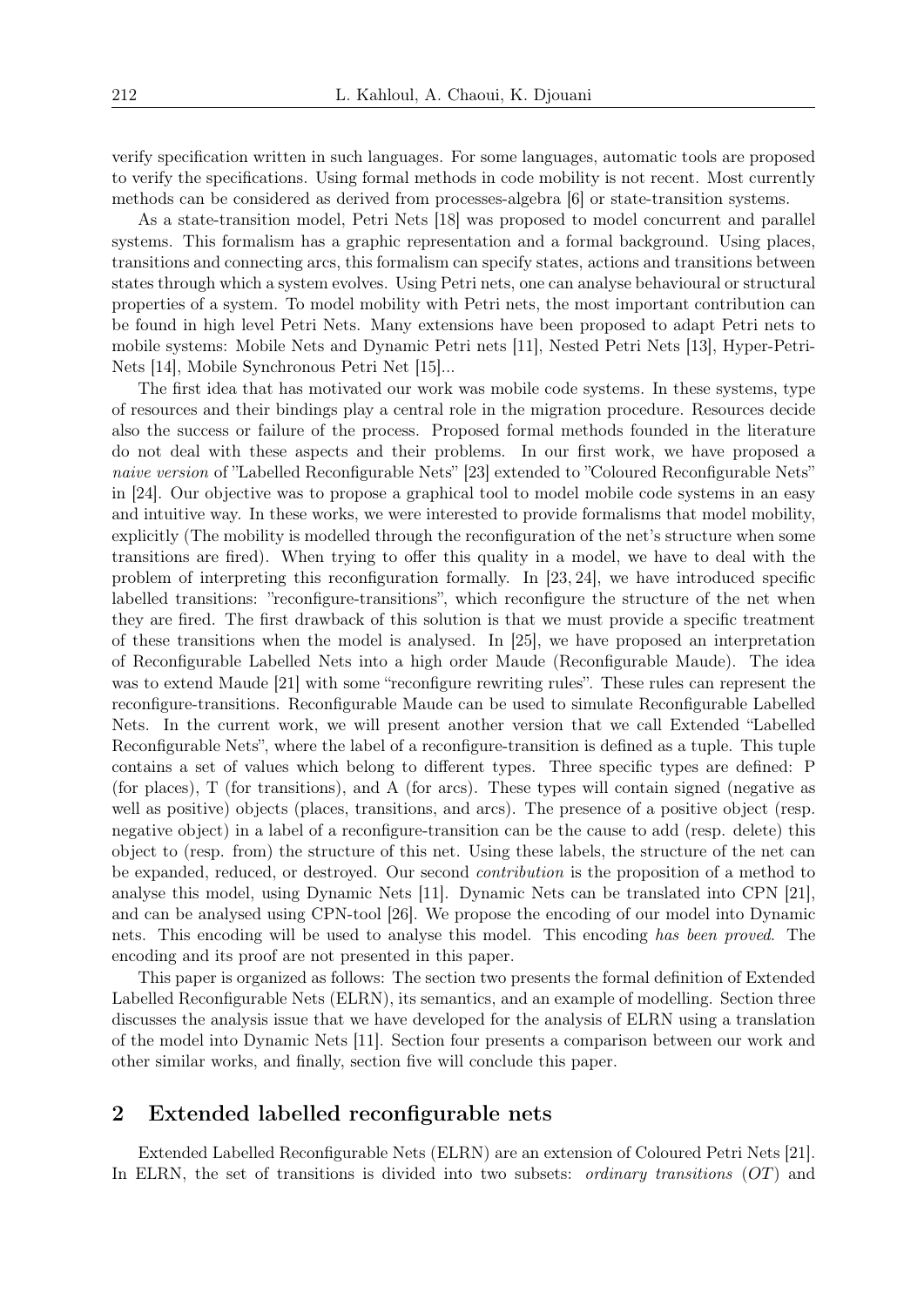reconfigure-transitions (*RT*). A reconfigure-transition has a label (a tuple of values). The firing of an ordinary transition will change the marking of the Net in an ordinary manner, as in CPN [21]. The firing of a reconfigure-transition changes the marking of the net as well as the structure of the Net. A reconfigure-transition changes the structure of the net, by adding or deleting a node (places, transitions, arcs). To add a place, a reconfigure-transition must have a label which contains: (the name of the place, its initial marking, its input (resp. output) transitions with their incoming (resp. outgoing) expressions). To add a transition, a reconfigure-transition must have a label which contains: (the name of the transition, its guard, its input (resp. output) places with their incoming (resp. outgoing) expressions). Finally, to add an arc, a reconfiguretransition must have a label which contains: (the name of the arc, its labelling expression, and its input/output nodes). Names of nodes (places, transitions, arcs) can be preceded by a negative sign. The presence of negative node in a label causes its elimination from the net (iff it existed in the original net), once the reconfigure-transition is fired. In the following subsection, we present the formal definition of this model, its semantics, and a modelling example.

### 2.1 Formal definition

Let *N ame* be a set of names. Let *P*, *T*, and *A* be three finite and disjoint subsets of the set *N ame*.

An Extended Labelled Reconfigurable Nets *NP,T,A* is a 10-tuple (Σ, *P′*, *T′*, *A′*, *C*, *G*, *E*, *I*, *L*), where:

- $\Sigma$ : a set of types (Colours). We denote by  $\Sigma^*$  the set of all multi-sets of the set  $\Sigma$ ;
- *P′*: a set of places;  $P$ *′*  $\subseteq$  *P*.
- *T′*: a set of transitions;  $P$ *′*  $\subseteq$  *P*.  $T$ *′* =  $OT \cup RT$  ( $OT$  for ordinary transitions, and  $RT$  for reconfigure-transitions).
- At a set of arcs.  $A \subseteq (T \times P) \cup (P \times T)$ . For a place p in P and a transition t in T', we can have an arc *a* in *A'* written  $a = (p, t)$  (resp.  $(t, p)$ ), if it connects *p* to *t* (resp. if it connects  $t$  to  $p$ ). We write  $(p,.)$  (rep  $(t,.)$ ) to denote the set of arcs that start from  $p$ (resp. to denote the set of arcs that start from *t*).
- *C*: a colour function associated with each place.  $C: P \rightarrow \Sigma$ . For each place *p*, *C* associates a unique colour (type)  $C(p)$ ;
- *G*: a guard function associated with each transition.  $G: T \rightarrow Exp$ . Where  $Exp$  is the set of all Boolean expressions that can be constructed using constants and variables defined in types  $\Sigma$ ;
- *E*: an expression function that associates to each arc *a* in *A′* an expression *E*(*a*). The expression  $E(a)$  is a multi-set of  $C(p)$  where  $a \in (p, .)$ .
- *I*: is an initial state of the net. I= $\lt M_0, S_0$ , where  $M_0$  is the initial marking of places *P*'. *M*<sub>0</sub> : *P′*  $\rightarrow$   $\Sigma^*$ . *S*<sub>0</sub> is the initial structure of the net. We take  $S_0 = P$ *′*  $\cup$  *T′*  $\cup$  *A'*.
- *L*: a labelling function which associates to each transition *rt* in *RT* a label. We denote by  $(P, Exp)^*$  (resp.  $(T, Exp)^*$ ) the set of couples composed of a place in *P* and an expression (resp. composed of a transition in *T* and an expression). We denote by  $P^-$  the set of names defined in *P* preceded by a negative sign (idem for *T −* and *A−*). We denote by *ϵ* the empty untyped element. A label is a tuple of values. Three kinds of labels can be used:(i)  $(P\cup P^-, \Sigma^* \cup {\epsilon}, (T, Exp)^* \cup {\epsilon}, (T, Exp)^* \cup {\epsilon})$  labels a transition which adds a place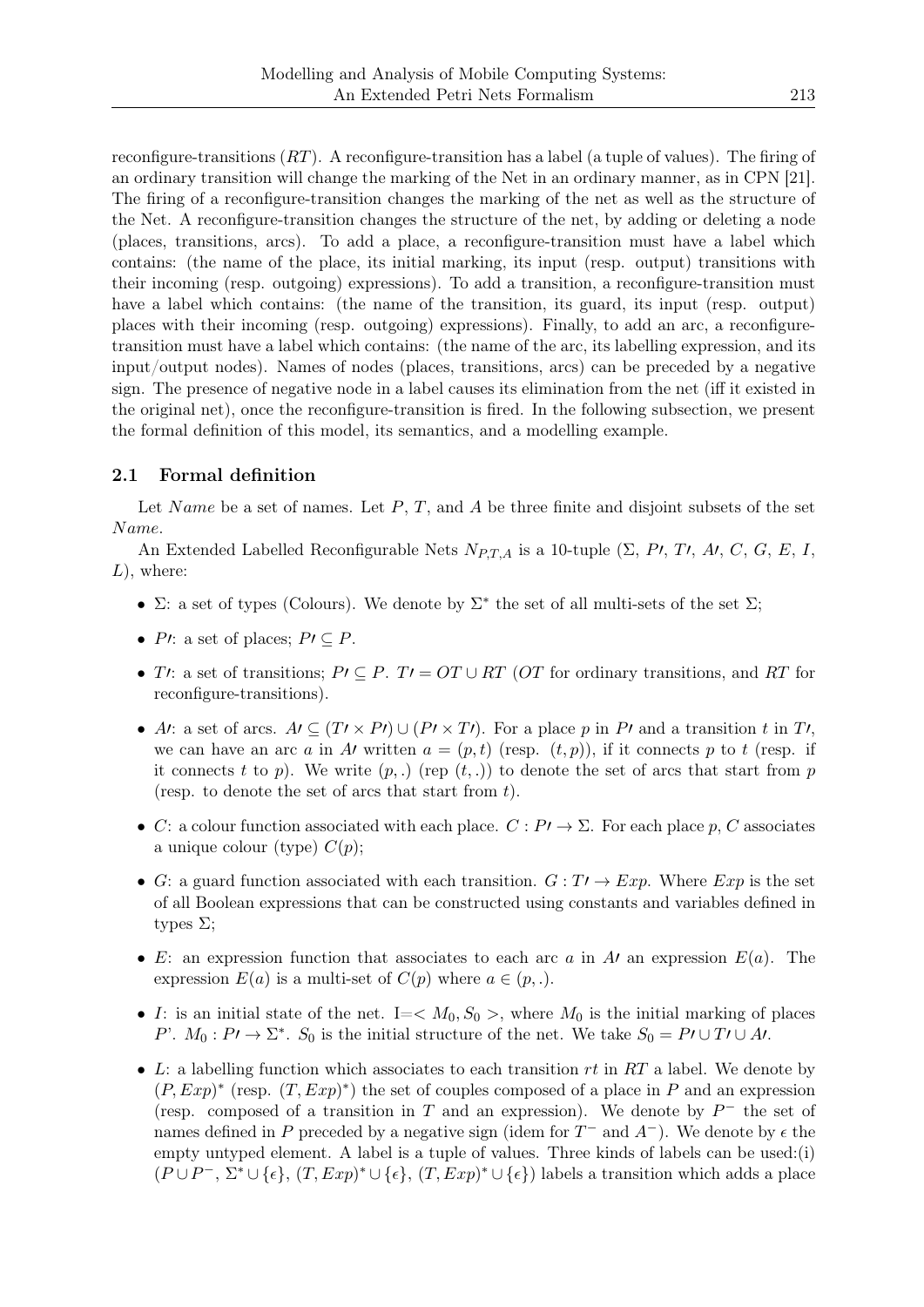to the net, (ii)  $(T \cup T^{-}, Exp \cup {\epsilon}, (P, Exp)^* \cup {\epsilon}, (P, Exp)^* \cup {\epsilon})$  labels a transition which adds a place to the net, and (iii)  $(A \cup A^{-}, \Sigma^{*} \cup \{\epsilon\}, \textit{Name} \cup \{\epsilon\}, \textit{Name} \cup \{\epsilon\})$  labels a transition which adds an arc to the net. So, we have:  $L: RT \to (P \cup P^- \times \Sigma^* \cup \{\epsilon\} \times$  $(T, Exp)^* \cup \{\epsilon\} \times (T, Exp)^* \cup \{\epsilon\} \cup (T \cup T^- \times Exp \cup \{\epsilon\} \times (P, Exp)^* \cup \{\epsilon\} \times (P, Exp)^* \cup$  $\{\epsilon\}$ )  $\bigcup (A \cup A^{-} \times \Sigma^{*} \cup \{\epsilon\} \times Name \cup \{\epsilon\} \times Name \cup \{\epsilon\}).$ 

#### 2.2 Semantics

Let N be an Extended Labelled Reconfigurable Nets, and *t* a transition in T. As in CPN (Coloured Petri Nets) [21], we denote by *◦ t* the set of input places for the transition *t*, and by  $t^{\circ}$  the set of output places for the transition *t*. Let  $I_0 = \langle M_0, S_0 \rangle$  be the current state of N. Firing *t* changes  $I_0$  towards  $I_1 = \langle M_1, S_1 \rangle$ . We denote this as:  $\langle M_0, S_0 \rangle \rightarrow t \langle M_1, S_1 \rangle$ . In case of *t* in *OT*, we have:  $S_1 = S_0$ .

#### Preconditions to fire *t*

A binding  $\beta$  is a function that assigns some values to some variables. We denote by  $E(p,t)[\beta]$ a binding in which every variable in *E* is assigned to some values depending on *β*. Now, the transition *t* can be fired iff there is a binding  $\beta$  on the variables of  $E(p, t)$  such that  $M_0(p)$  $E(p,t)[\beta]$ , for each  $p \in \circ t$ , and  $G(t)$  is true.

### Post-conditions of firing *t*

After the firing of *t*, N will transit from its current state  $I_0$  to another state  $I_1 = \langle M_1, S_1 \rangle$ . For each *p* in  $\degree t$ , we will have:  $M_1(p) = M_0(p) - E(p, t)[\beta]$ . For each  $p \in t \circ$ , we will have:  $M_1(p) = M_0(p) + E(t, p)[\beta].$ 

If  $t \in OT$  then  $S_1 = S_0$ . If  $t \in RT$  then:  $S_0$  (which is  $P' \cup T' \cup A' \cup A'$ ) will be updated to  $S_1 = P \prime_1 \cup T \prime_1 \cup A \prime_1$ . Three cases are possible:

- *t* changes *P′*:
	- by adding a place p: the label of t must be:  $(p, m_p, \{(in_t, in_e), ..., (in_t, in_e, n, e_n)\},$  $\{(out\_t_1, out\_e_1), ..., (out\_t_l, out\_e_l)\}\)$ ; where:  $m_p$  is the initial marking of *p*, and  $(in\_t_i, in\_e_i)$  (resp.  $(out\_t_j, out\_e_j))$  an input (resp. an output) transition with its incoming (resp. outgoing) expressions. So,  $P'$ <sup>1</sup> $= P'$ <sup>0</sup> $\cup$ { $p$ }*, T*<sup> $j$ </sup> $\in$  $T'$ <sub>0</sub>, and  $A'$ <sup>1</sup> $= A'$ <sup>0</sup>.
	- or deleting the place *p*: the label must be (*−p, ϵ, ϵ, ϵ*). So, *P′*<sup>1</sup> = *P′*<sup>0</sup> *\{p}, T′*<sup>1</sup> = *T′*0, and  $A'_{1} = A'_{0}$ .
- *t* changes *T′*:
	- $-$  by adding the transition *at*: the label of *t* must be:  $(at, g_{at}, \{(in\_p_1, in\_e_1), ..., (in\_p_n, \dots, in\_p_n)\})$  $in\_e_n$ )<sup>}</sup>, {(*out*<sub>\_</sub>*p*<sub>1</sub>*, out*<sub>\_</sub>*e*<sub>1</sub>)*, ...,*(*out*<sub>\_*pl*</sub>*, out*<sub>\_*el*</sub>)}); where: *g<sub>t</sub>* is a guard, and  $(in\_p_i, in\_e_i)$  (resp.  $(out\_p_j, out\_e_j))$  an input (resp. an output) places with its incoming (resp. outgoing) expressions. So,  $P'$ <sup>1</sup> =  $P'$ <sup>0</sup>,  $T'$ <sup>1</sup> =  $T'$ <sup>0</sup>  $\cup$   $\{at\}$ <sup>2</sup>, and
	- or deleting the transition *dt*: the label of *t* must be: (*−dt, ϵ, ϵ, ϵ*). So, *P′*<sup>1</sup> = *P*<sup>*′*</sup><sub>0</sub>*, T*<sup>*′*</sup><sub>1</sub> = *T*<sup>*′*</sup><sub>0</sub></sub>  $\setminus \{dt\}$ *,* and  $A<sup>′</sup>$ <sub>1</sub> =  $A<sup>′</sup>$ <sub>0</sub>.
- or *t* changes *A′*:

 $A'_{1} = A'_{0}.$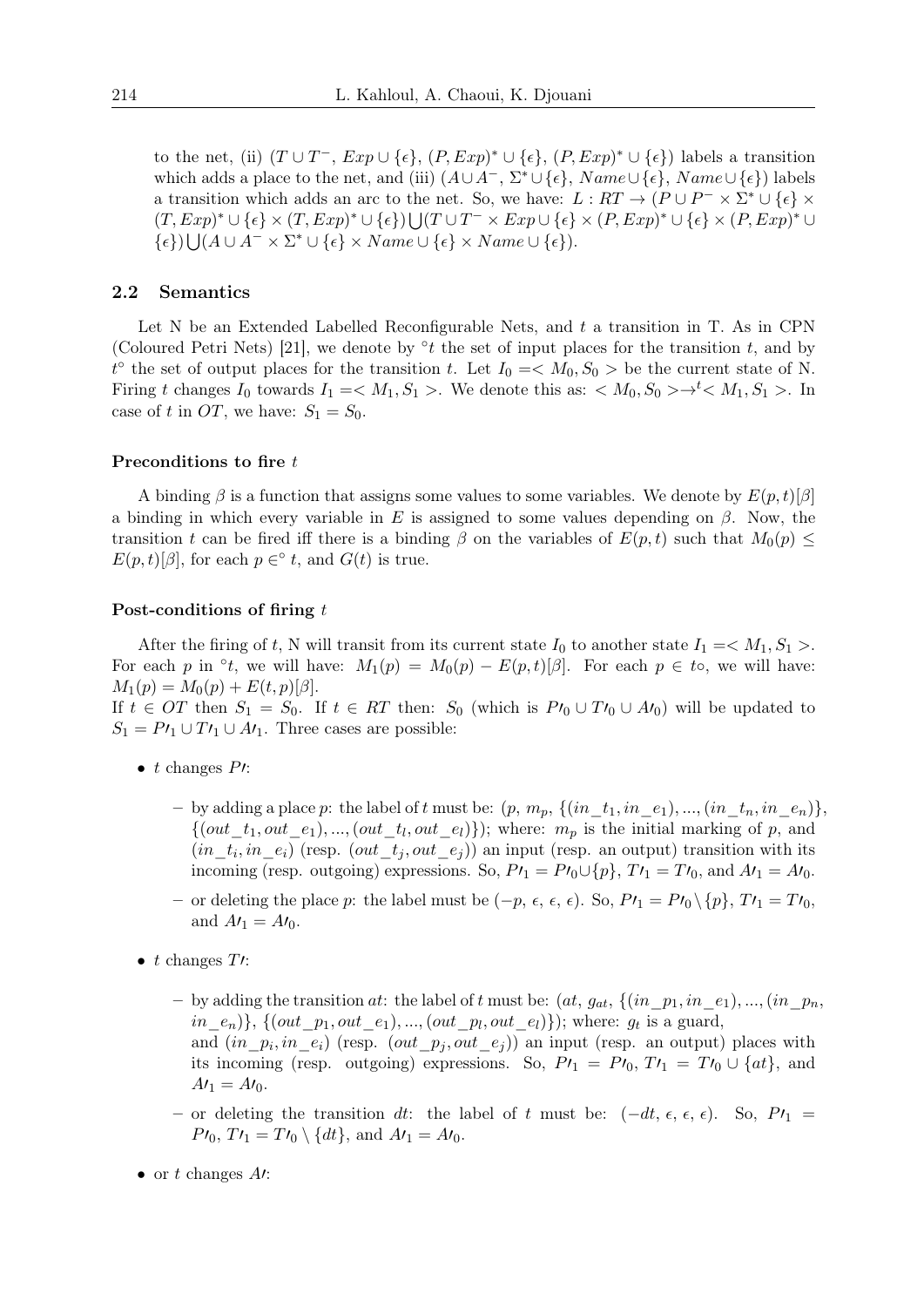- by adding the arc  $a = (p, t)$ : the label must be  $(a, e_a, p, t)$ ; where:  $e_a$  is a labelling expression, *p* the name of a place, and *t'* the name of a transition. So,  $P'$ <sup>1</sup> $= P'$ <sup>0</sup>,  $T'$ <sup>1</sup> $=$ *T*<sup>*′*</sup><sub>0</sub>, and  $A'$ <sup>1</sup> =  $A'$ <sup>0</sup> $\cup$  {*a*}.
- by adding the arc  $a = (t^{\prime}, p)$ :  $(a, e_a, t^{\prime}, p)$ ; where:  $e_a$  is a labelling expression, p the name of a place, and *tl* the name of a transition. So,  $PI_1 = PI_0$ ,  $TI_1 = Ti_0$ , and  $A'_{1} = A'_{0} \cup \{a\}.$
- or deleting the arc *a*: the label of *t* must be (*−a, ϵ, ϵ, ϵ*). So, *P′*<sup>1</sup> = *P′*0*, T′*<sup>1</sup> = *T′*0, and  $A\prime_1 = A\prime_0 \setminus \{a\}.$

### 2.3 A modelling example

In the example of Fig 1, we make an explicit subdivision of the net into a set of sub-blocs. Each sub-bloc can represent an agent or a site where many agents reside. Each sub-bloc has a title presented on the top of this sub-bloc. We use a specific graphical representation for the reconfigure-transitions, to distinguish them from the ordinary transitions. In Fig 1, we have three agents. *Agent*<sub>1</sub> and *Agent*<sub>3</sub> are immobile agents which existed on two different sites  $(S_1)$ and  $S_2$ ). *Agent*<sub>2</sub> is a mobile Agent, which is located initially on the site  $S_1$ . On the site  $S_1$ , *Agent*<sub>2</sub> communicates with *Agent*<sub>1</sub> through the communication place  $C_1$ . *Agent*<sub>2</sub> receives an information (of a some type that we denote: **Information**) from  $C_1$ , then it moves towards the site  $S_2$ , where *Agent*<sub>3</sub> is located. On the site  $S_2$ , *Agent*<sub>2</sub> passes the information received from *Agent*<sub>1</sub> to the *Agent*<sub>3</sub>, through the place  $C_2$ . To do the transfer of this information, a new arc  $(t_{22}, C_2)$  must be added to the model, and the arc  $(C_1, t_{21})$  must be deleted from the model. To do this reconfiguration in the model, we use the two reconfigure-transitions:  $rt_1$  and  $rt_2$ , with two labels:  $L_1 = \langle -(C_1, t_{21}) \rangle$  and  $L_2 = \langle (t_{22}, C_2), t_{22}, C_2, X \rangle$ . *X* is the variable which transfers the information to *Agent*3. Fig 2 shows the system after the movement of the *Agent*2, where the system is reconfigured.

The initial marking of the places is  $\{M_0(P_{11}) = \langle inf \rangle, M_0(P_{21}) = \langle \bullet \rangle\}$ , where *inf* is a data of the type Information and *< • >* represents the constant black-token of the type **Black-token** (A type which contains only one value which is  $\langle \bullet \rangle$ ). The variable X is also of type Information. The non-labelled arcs are implicitly labelled *< • >*.

## 3 On the analysis of ELRN

Our aim is to offer a way to analyse ELRN models. We have proposed that the analysis of ELRN can be done through the analysis of some equivalent models in CPN (Coloured Petri Nets [21]) or PN (Petri Nets [18]). Petri Nets and Coloured Petri Nets have been studied for many years and have many automatic verification-tools [22]. To profit from these tools, we must show that there is some correct transformation (an *Unfolding*) from the ELRN formalism (as high level nets) towards CPN (and PN). The transformation of ELRN directly into CPN or PN is a hard task; so we propose to prove that the Extended Labelled Reconfigurable Nets (ELRN) models can be encoded into Dynamic Nets (DN) [11]. We use the DN as an intermediary pass between ELRN and CPN.

At this stage, the obtained specification can be transformed into CPN (Coloured Petri Net Model) model and so, be analysed using CPN-tool for example. The unfolding of ELRN models into DN is developed and has been proved.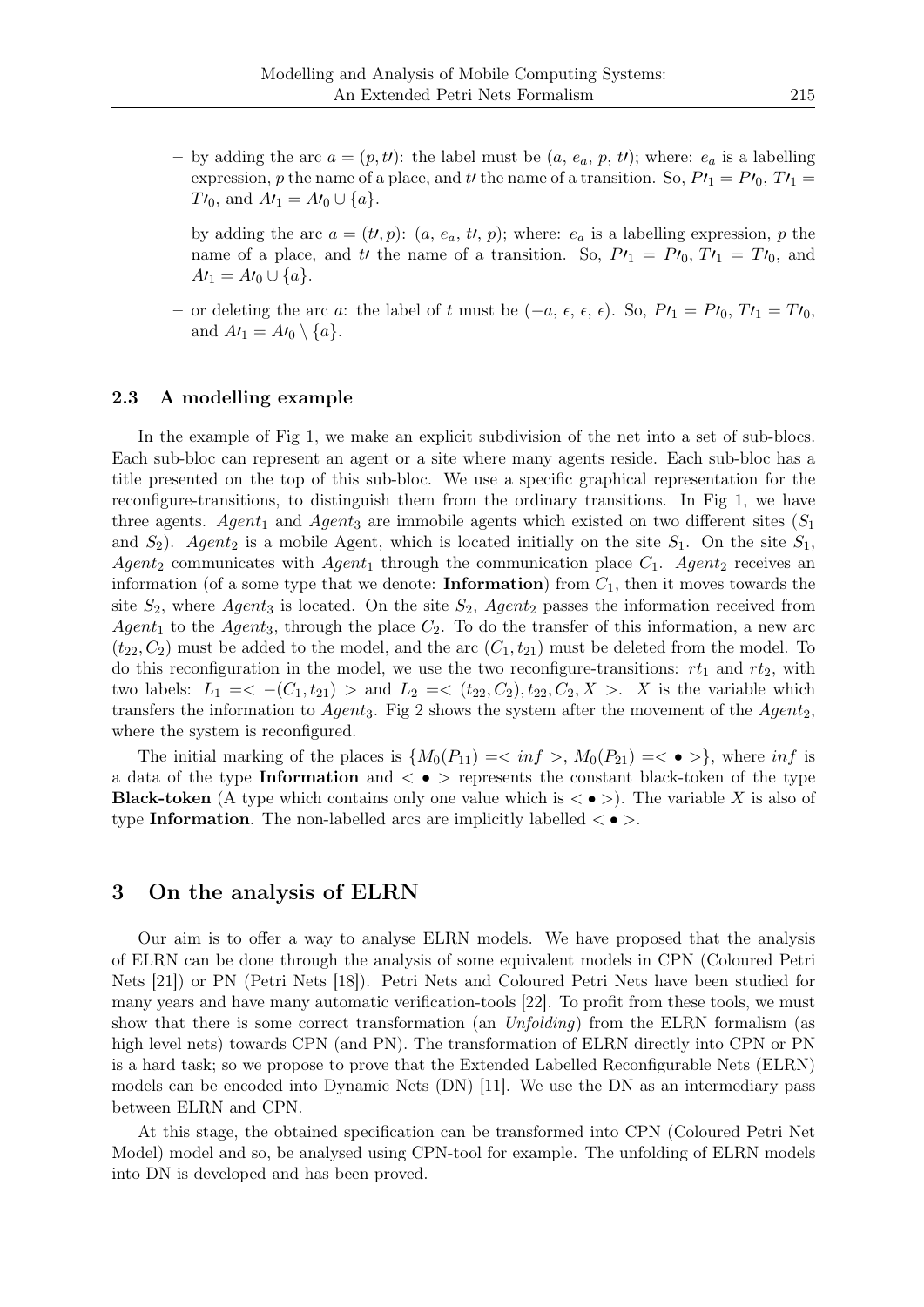

Figure 1: Example of an ELRN.



Figure 2: Example of an ELRN (after reconfiguration).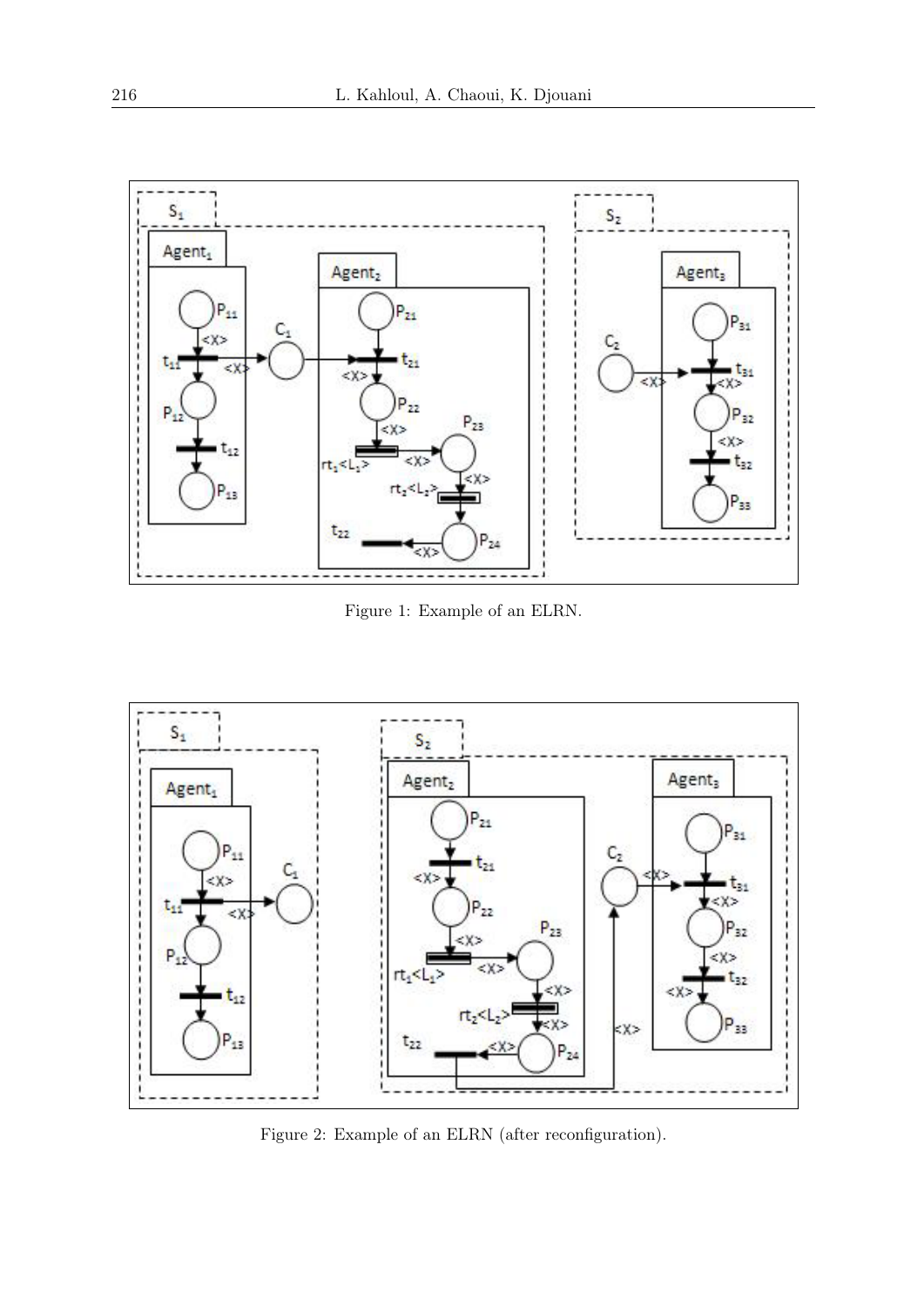### 4 Related works

Research on extending Petri Nets (to model systems, with dynamic structure) has provided some remarkable results. We can distinguish between extensions that model mobility in an implicit way (no modification in the structure of the net), or in an explicit way (the reconfiguration, of the net structure, models mobility). The most important propositions are dedicated to mobile systems and mobile agents. In PrN (Predicate/Transition nets) [16], mobile agents are modelled through tokens. These agents are transferred by transition firing from an environment to another. In this work, the structure of the net does not change. The agents are represented as token, so this abstraction does not allow representing some complex behaviour of this kind of agents. In [15], authors proposed MSPN (Mobile synchronous Petri net) as formalism to model mobile systems and security aspects. They have introduced the notions of nets (an entity) and disjoint locations to explicit mobility. A system is composed of set of localities that can contain nets. To explicit mobility, specific transitions are introduced. Two kinds of specific transitions were proposed: new and go. Firing a go transition moves the net from its locality towards another locality. The destination locality is given through a token in an input place of the go transition. In this work, mobility is not also explicit. Mobility is implicitly modelled by the activation of some nets and the deactivation of other nets, using tokens. Migration of an agent is modelled by the deactivation of the net modelling this agent in a locality and the activation of the net that represents this same agent in the destination locality. So, this is a kind of simulation of mobility. In nested nets [21], tokens can be Petri nets themselves. This model allows some transition when they are fired to create new nets in the output places. Nested nets are hierarchic nets where we have different levels of details. Places can contain nets, and these nets can contain also nets as tokens in their places etcetera. So all nets created when a transition is fired are contained in places. So the created nets are not in the same level with the first net. This formalism is proposed to adaptive work-flow systems. Self Modifying Nets (SMN) [18] is an extension of Petri Nets. In this formalism, edges can be labelled by names of places. If the name p is used as the weight of an arc, then this means that the number of tokens to be moved through this arc is equal to the current marking of the place p. So, in self modifying nets, the weights of arcs are dynamic. These weights depend on the current marking of the net. Even SMN offers more computational power than PN; mobility was not the objective of this extension. Though, this formalism was the basis for other more important formalisms like "Reconfigurable Nets" [10]. In "Reconfigurable Net" [10], the structure of the net is not explicitly changed. No places or transitions are added in runtime. The key difference with coloured Petri nets is that firing transition can change names of output places. Names of places can figure as weight of output arcs. This formalism is proposed to model nets with fixed components but where connectivity can be changed over time.

In Object Petri Nets [21], and Elementary Object Nets (EON) [12], tokens can be Petri nets themselves. In an EON, we distinguish between System Nets and Object Nets. Object Nets play the role of object tokens that can appear in places of a System Net. Here, a two-level system modelling technique is introduced. The System Net which represents the external level and the Object Net which represents the internal level can have some synchronous transitions. In this case, these transitions must be fired simultaneously in the two levels. Object Nets used as tokens in a System Net can also interact. EON formalism was proposed to model some kind of systems like: work-flow, flexible manufacturing, and mobile agents. Based on the EON formalism, other proposals were done: Nested Nets [13], Petri Hypernets [14], Nets within Nets [19], etc In Nested Nets [21], firing some transitions creates new nets (called token nets) in their output places. Nested nets are also hierarchic nets, where we have different levels of details. Places can contain nets, and these nets can contain also nets as tokens in their places. This formalism was proposed to adaptive work-flow systems. Adaptive means an ability to modify processes in a structured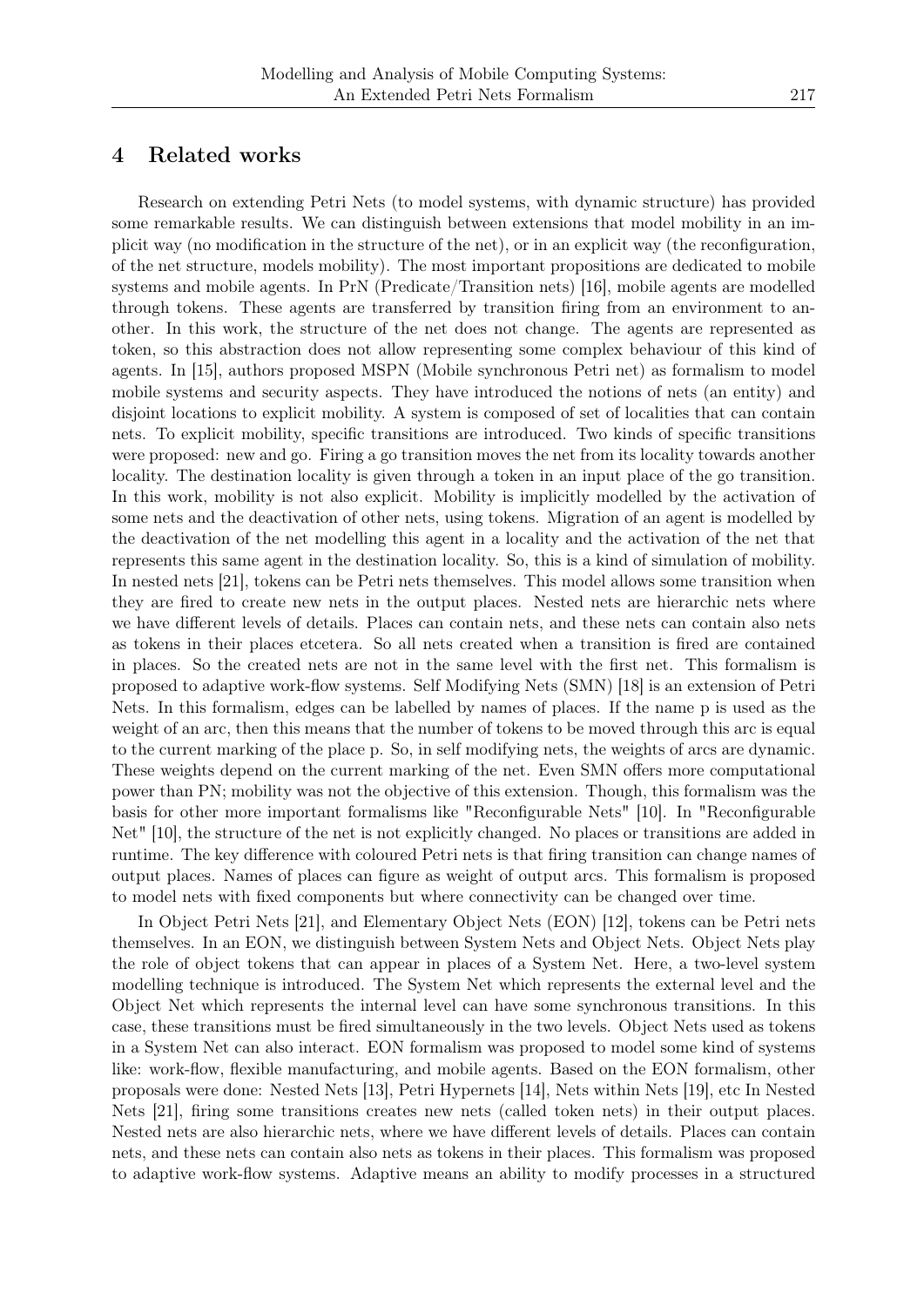way, for example by replacing a sub-process or extending it. Petri Hypernets [14] are proposed to model mobile agents. Mobile agents are modelled as nets. These mobile agents are manipulated by other agents (modelled as nets) who can be also mobile. We call Open Net a net used to model a mobile agent. This open net plays the role of a token in another net; this last one is called hyper-marking Net. As a difference with Valk's proposal [12,20], the inter-level synchronization in Hyper-Nets is achieved solely by means of exchanging messages. In [17], PEPA nets are proposed, where mobile code is modelled by expressions of the stochastic process algebra PEPA which play the role of tokens in (stochastic) Petri nets. The Petri net of a PEPA net models the architecture of the net, which is a static one. Mobile Petri nets (MPN) [11] extend coloured Petri nets to model mobility. MPN is inspired by join-calculus [4]. The output places of transition are dynamic. The input expression of a transition defines the set of its output places.

In all these formalisms, the structure of the net is not changed and mobility is modelled implicitly through the net's dynamic. In these models, an important work is required from the modeller to model mobility implicitly. MPN are extended to Dynamic Petri Net (DPN) [11]. Mobility in DPN is modelled explicitly, by adding subnets when transitions are fired. However, the Dynamic Petri nets formalism implies some constraints: (i) No transition without input places, (ii) Added nets, to the original net, must not modify the input of an existing transition in the original net, (iii) We can not add a connection between two disconnected existing nodes, (iv) and we cannot delete nodes (place, transition or connection).

In this paper, we have proposed an extension for Petri nets that can be used to model mobility (and in general, reconfigurable systems): Extended Labelled Reconfigurable Nets. Extended Labelled Reconfigurable Nets is more flexible and more expressive and does not imply constraints on the dynamic of the structure. We consider that Extended Labelled Reconfigurable Nets can be used by reconfigurable systems developers with more flexibility than other formalisms. This is due to the feature that it models mobility explicitly through mobility of nodes in the Labelled Reconfigurable Net. Developers can encode mobile aspects of their system directly and explicitly in the EARN formalism.

The power of Petri nets resides in its verification methods. When extending Petri nets, we reach some formalism with a high expressiveness, but the analysis becomes more complex or even impossible. Developers of new formalisms must propose analysis techniques. Mostly, they are proposing some translation (or encoding) of their formalisms into some well-known formalism or approach in modelling domain. Such translation allows the analysis of the new formalisms models using techniques of well-known formalisms. The most famous encoding can be found in the unfolding of Petri nets into automaton to apply model-checking, and then the unfolding of CPN [21] (Coloured Petri Nets) into PN [18] (Petri Nets) to analyse some properties that are not analysed on the CPN directly. We can find other works, in literature. In [22], author authors studied equivalence between the join calculus [4] and different kinds of high level nets. They proved the equivalence between Reconfigurable nets (RN) [10] (an extension version of PN) and the join calculus. This equivalence allows to interpret RN into join calculus and to verify those using join-calculus tools. In [19], Petri nets are translated into linear logic programming. This translation can be used to analyse Petri nets using Prolog model-checker. Authors of [20] encoded Synchronous mobile nets (SMN) [15] into rewriting logic [22]. This encoding allows the use of Maude [21] to verify SMNs specifications.

In this paper, we have discussed an encoding of ELRN behaviours into Dynamic nets [11]. This encoding was proved to be correct. The advantage of such encoding resides in the possibility to encode Dynamic nets into CPN (coloured Petri Nets). So, ELRN can be translated into CPN. Once translated into CPN, ELRN nets can be analysed using CPN verification tools.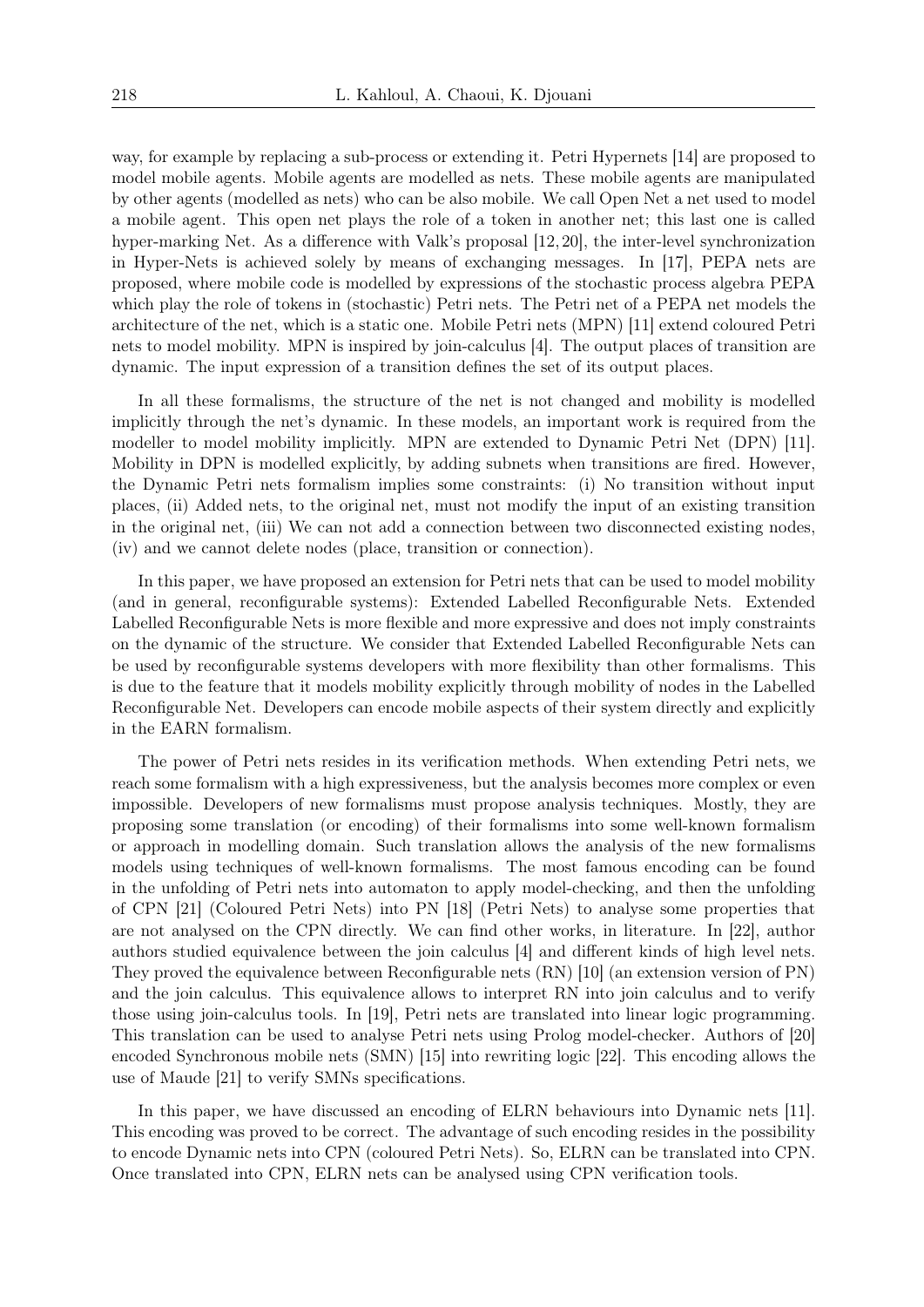## 5 Conclusion

Mobile Systems are systems with a dynamic structure. Their structure changes as they are executed. This class of systems can be found in many domains of our life. Mobile robots used to explore hostile environment, mobile agents used in the internet or in distributed systems, mobile nodes in a mobile wireless networks ... All these systems can be considered as reconfigurable systems. The use of these systems is in expansion for many reasons: their efficiency, their abstractions for the designer, their flexibility ...These characteristics make these systems in the kernel of many critical systems: aeronautics, military, medicine, commerce... The design of these systems becomes a critical activity. Their reliability and their correctness are crucial. To ensure the correctness of these systems, formal methods seem to be an adequate solution. Using formal methods, the designer specifies the system in a formal language. A formal language has a well defined syntax, and formal semantics which allows the verification of properties of the designed system. We found in the literature, many formal methods. Classical formal methods (proposed for classical systems) are well defined and are mature. However, these classical formal methods have not the expressiveness to specify reconfigurable systems. The use of the classical methods makes the designer's task a hard task. Extended versions are proposed to deal with the idea of reconfigurable systems. In the literature, we can find two principal classes: Processes algebra based methods, and state-transition based methods.

State-transition based methods can be found in extensions of Petri nets model. Petri nets are an elegant model for concurrency. With its graphical representation and its formal background, it was used to specify and verify concurrent multi-processes systems. The classical model has not the power of expressiveness to deal with current aspects such as mobility. To take benefits from the power of the model in mobility domains, several works have been proposed. These works try to extend Petri nets with the same ability to specify mobility (and more generally: reconfigurability).

In this paper, we have presented the Extended Labelled Reconfigurable Nets formalism. The formal definition of this formalism, its semantics and a modelling example are presented. The encoding of this formalism into another formalism Dynamic Nets [11] was proved using and offers a method to do the analysis of this model.

As perspectives of the current work, we propose the below axes as open domains:

- The experimentation of ELRN in the modelling of mobile systems: Mobile agents systems, mobile networks, ... This modelling work can prove the power of our formalism and shows its shortcomings and so allow us to introduce necessary adaptations;
- The work on automatic verification: The translation of dynamic nets into coloured Petri nets is presented in [11]. We are working on the development of a tool-kit to implement this translation. The encoding presented in section three is formal and proved to be correct; so it is possible to think of an implementation of this last encoding also;
- In the current time, complexity and decidability issues are not yet studied. These aspects are important, once a new formalism is proposed. These issues will be also developed in our future works.

# Bibliography

[1] D. Sangiorgi and D. Walker (2001); *The π-Calculus: A Theory of Mobile Processes*, Cambridge University Press.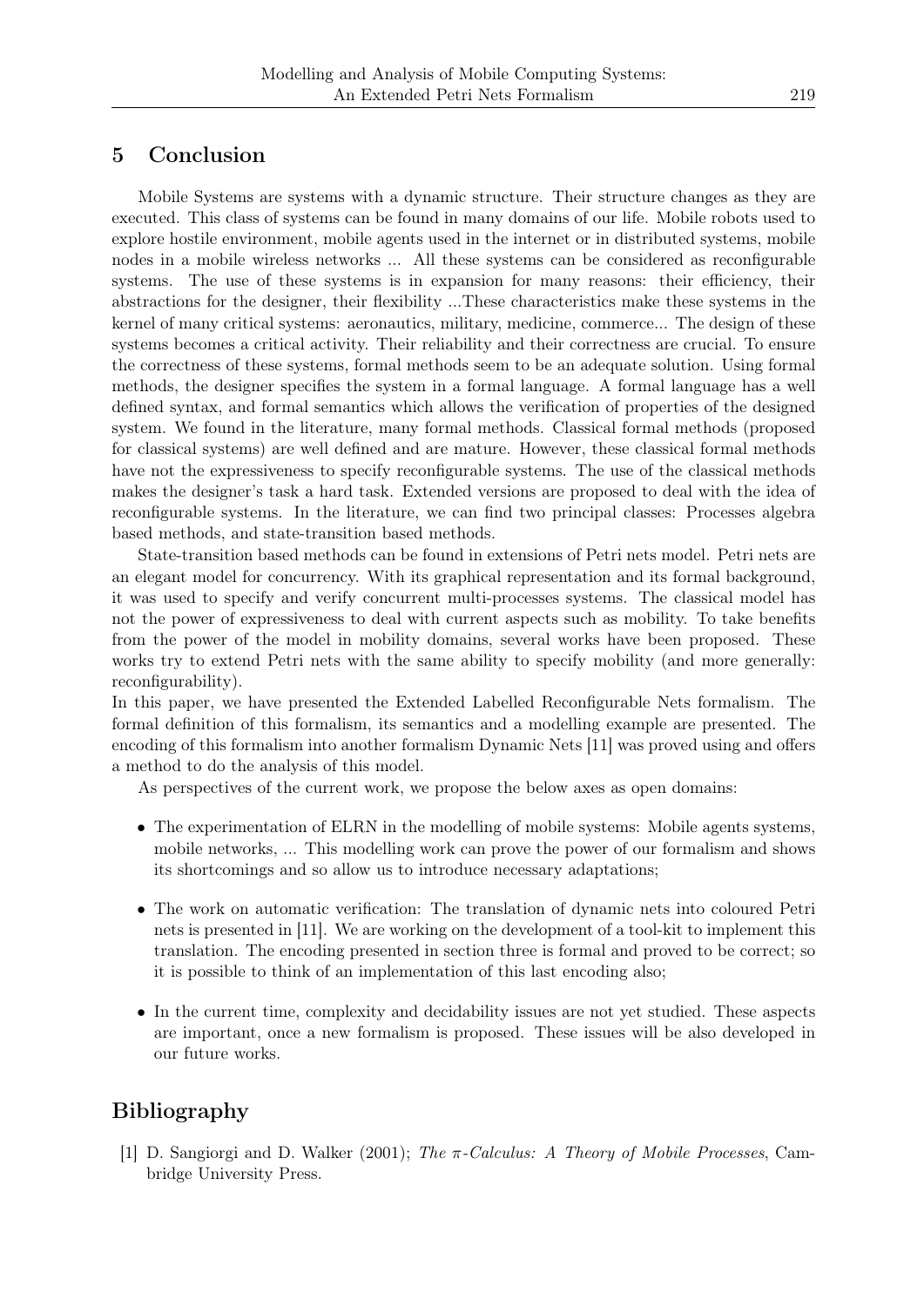- [2] F. Cédric, G. Gonthier (2000); The Join Calculus: a Language for Distributed Mobile Programming, *Applied Semantics*, International Summer School, APPSEM 2000, Caminha, Portugal, Sept. 2000, LNCS 2395, 268-332.
- [3] J.C.M. Baeten (2003); Over 30 years of process algebra: Past, present and future, in L. Aceto, Z. Ésik, W.J. Fokkink, and A. Ingólfsdóttir, editors, *Process Algebra: Open Problems and Future Directions*, vol. NS-03-3 of BRICS Notes Series, 7-12.
- [4] F. Cédric, G. Gonthier, J. J. Lévy, L. Maranget, D. Rémy (1996); A calculus of mobile agents, *Proc. 7th International Conference on Concurrency Theory (CONCUR'96)*, 406- 421.
- [5] E. Badouel, O. Javier (1998); Reconfigurable Nets, a Class of High Level Petri Nets Supporting Dynamic Changes within Workflow Systems, Rapports de recherche INRIA, ISSN 0249-6399.
- [6] A. Asperti, N. Busi (2009); Mobile Petri Nets, Technical Report UBLCS-96-10, Department of Computer Science University of Bologna, *Mathematical Structures in Computer Science journal*, 19 (6): 1265-1278.
- [7] R. Valk (1998); Petri Nets as Token Objects: An Introduction to Elementary Object Nets, *Applications and Theory of Petri Nets*, LNCS vol. 1420, 1-25.
- [8] I.A. Lomazova (2001); Nested Petri Nets, Multi-level and Recursive Systems, *Fundamenta Informaticae*, 47(3): 283-293.
- [9] M. A. Bednarczyk, L. Bernardinello, W. Pawlowski, L. Pomello (2004); Modelling Mobility with Petri Hypernets, *17th Int. Conf. on Recent Trends in Algebraic Development Techniques, WADT'04*, LNCS vol. 3423.
- [10] F. Rosa-Velardo, O.M. Alonso, D. F. Escrig (2005); Mobile Synchronizing Petri Nets: a choreographic approach for coordination in Ubiquitous Systems, *1st Int. Workshop on Methods and Tools for Coordinating Concurrent, Distributed and Mobile Systems*, MTCoord'05. ENTCS 150.
- [11] Dianxiang Xu, Yi Deng (2000); Modeling Mobile Agent Systems with High Level Petri Nets, *IEEE International Conference on Systems, Man, and Cybernetics*, 5: 3177-3182.
- [12] S. Gilmore, J. Hillston, L. Kloul, M. Ribaudo (2003); PEPA nets: a structured performance modelling formalism, *Performance Evaluation*, 54(2):79-104.
- [13] C.A. Petri (1962); KommuniKation mit Automaten, Schriften des IIM Nr.2, Institut fr Instrumentelle Mathematik, Bonn (1962). English translation: Technical Report RADC-TR-65-377, Griffiths Air Force Base, New York, vol. 1, suppl. 1, 1966.
- [14] R. Valk, Self Modifying Nets (1978); A Natural Extension of Petri Nets, *Proceeding of ICALP'78, Lecture Notes in Computer Science*, 62: 464-476.
- [15] M. Khler, D. Moldt, H. Rlke (2003); Modelling mobility and mobile agents using nets within nets, In W. van der Aalst and E. Best, eds., *Applications and Theory of Petri Nets 2003, Proceeding*, vol. 2679 of LNCS, 121-139.